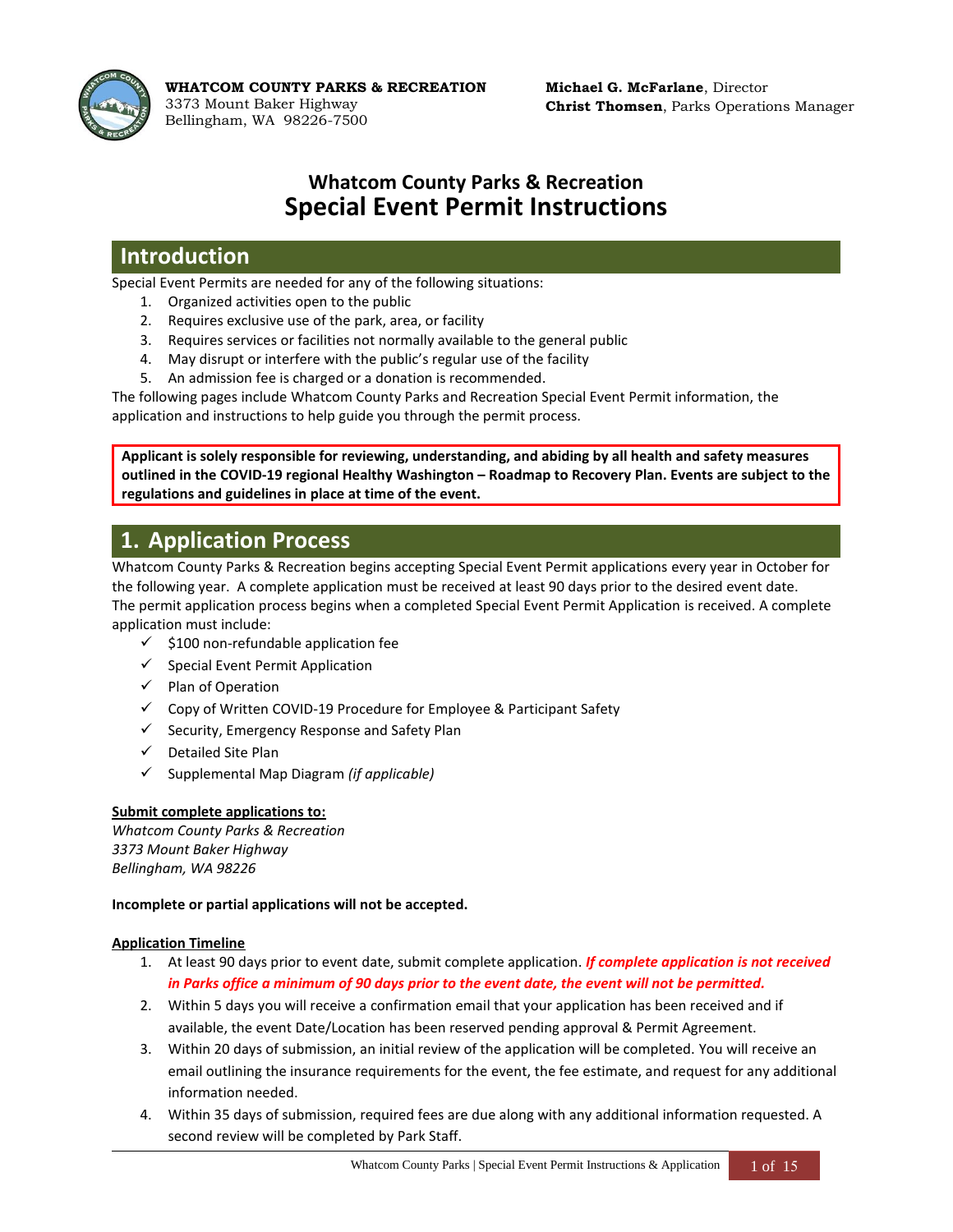- 5. 60 days prior to the event, all paid fees become non-refundable.
- 6. 45 days prior to the event: 1. All required insurance documents and 2. Complete vendor list with attached insurance documents are due to the Parks office by end of business. *If correct insurance is not received 45 days prior to the event, the event will not be permitted.* It is recommended that insurance is submitted sooner to allow time for review and corrections. *Vendors not included on the list or vendors with incomplete or incorrect insurance documents will not be permitted to participate at the event.*
- 7. 15 days after the event, participant/volunteer fees and waivers are due *(if applicable).*

\*Once an application has been submitted, any changes to that application must be submitted in writing to [WCPREvents@co.whatcom.wa.us.](mailto:WCPREvents@co.whatcom.wa.us) Changes will be reviewed on a case by case basis, up to 45 days prior to the event. Changes to an application may result in increases to assessed fees and/or insurance requirements.

### **2. Event Locations**

Special events are permitted at the following Whatcom County Properties when compatible with park, facility and public use:

- Chuckanut Mountain Park [\(Map\)](http://www.co.whatcom.wa.us/DocumentCenter/View/6952/Chuckanut-Mountain-Park-Map?bidId=)
- Hovander Homestead Park [\(Map\)](http://www.co.whatcom.wa.us/DocumentCenter/View/6956/Hovander-Homestead-Park-Map?bidId=)
- Interurban Trail [\(Map\)](http://www.co.whatcom.wa.us/DocumentCenter/View/30889/Interurban-Trail-Map?bidId=)
- Lighthouse Marine Park [\(Map\)](http://www.co.whatcom.wa.us/1956/Lighthouse-Marine-Park)
- Roeder Home
- Samish Park [\(Map\)](http://www.co.whatcom.wa.us/DocumentCenter/View/6969/Samish-Park-Map?bidId=)
- Semiahmoo Park [\(Map\)](http://www.co.whatcom.wa.us/DocumentCenter/View/6970/Semiahmoo-Park-Map?bidId=)
- Silver Lake Park [\(Map\)](http://www.co.whatcom.wa.us/1937/Silver-Lake-Park)

#### **General Exclusions**

Event permits are not to be construed as permitting or providing authorization for any activities that occur outside of Whatcom County Parks and Recreation property or those requiring permitting from another authority. If an event crosses onto other agency or private land, the applicant is responsible for obtaining all other required permits. Authorized use areas will be outlined in event permit based on approved applicant Plan of Operations and Site Plan. Whatcom County Parks & Recreation reserves the right to exclude any park area from an event permit.

#### **Specific Park Exclusions:**

Hovander Park must remain open to the public and may not be reserved for exclusive use for any event purposes. Similarly, The Nooksack River Trail must remain open to the public at all times and cannot be closed for any event purposes. The Hovander Barn and Hovander House are not available for event use. Additionally, when animals are on display in the park, those areas are unavailable for event use. Tennant Lake and the Tennant Lake Interpretive Center parking lot are excluded from Hovander Homestead Park event permits unless otherwise specified in the permit. Events at Samish Park are not permitted during peak season (June through September).

## **3. Sporting and Athletic Events, Runs and Races, Competitions**

Any event with runs, walks, races, sporting or athletic activities, or competitions must have signed participant liability waivers releasing Whatcom County, its representatives and agents, its officers, employees and volunteers from any and all claims. Participants must sign the liability waiver before engaging in the activity. Participants who are minors must have a parent or guardian sign the waiver. A joint liability waiver of your choosing may be used if the following language specifically related to Whatcom County is included.

**I hereby acknowledge that participating in this Event and these activities presents a risk of personal injury, death, damage or loss of personal property which may result from my participation, and as such, I hereby acknowledge and recognize the existence of these risks, and assume all risks completely, and agree to the following:** 

**I agree to assume all risks of property damage, illness, personal or physical injury, or death. I hereby agree to hold harmless and release Whatcom County, its departments, Whatcom County Parks & Recreation Department, its officials, agents, employees and volunteers and other parties involved from**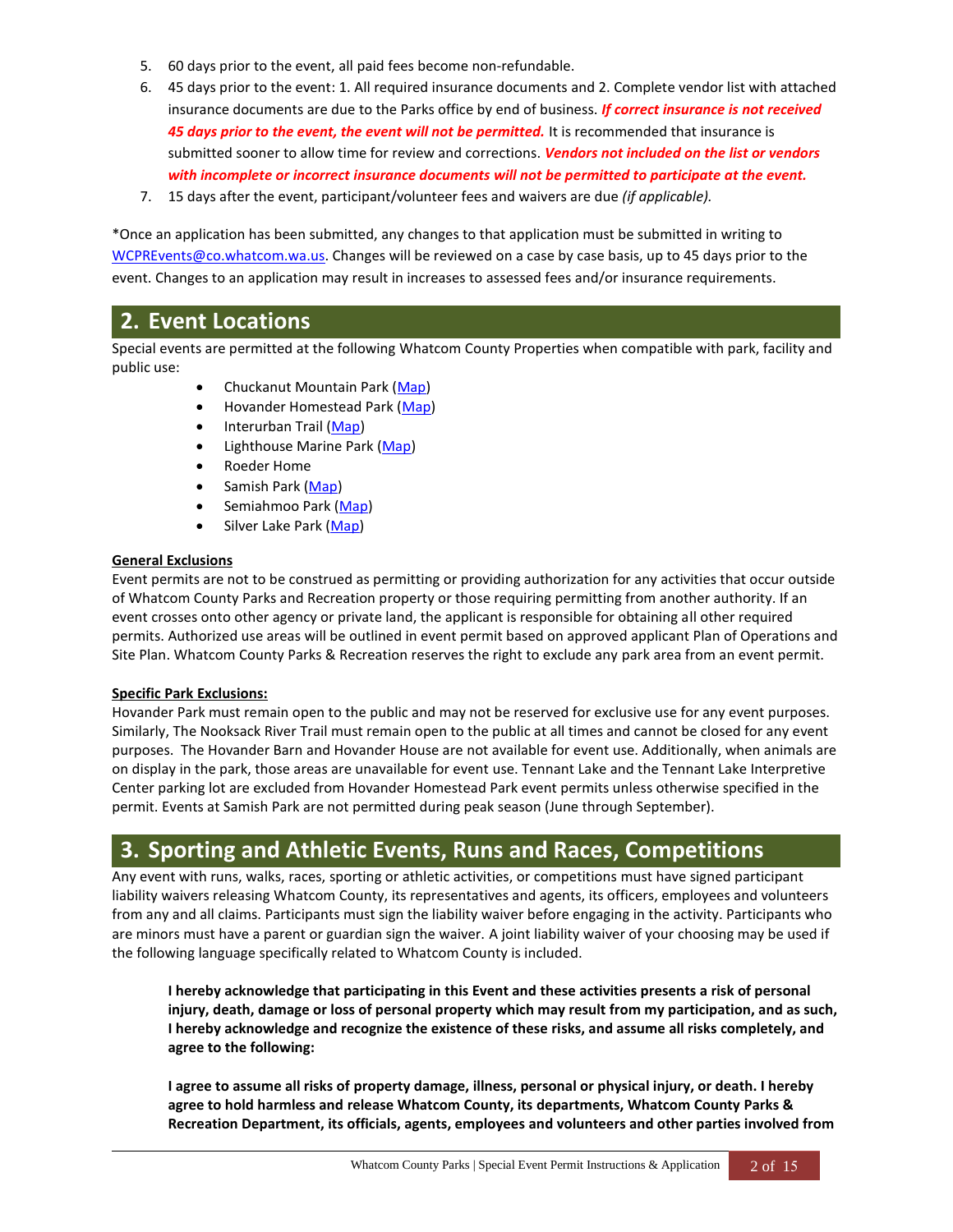**and against all judgments, damages, penalties, losses, costs, claims, expenses, suits, demands, debts, actions and /or causes of action of any type or nature whatsoever, including actual and reasonable attorney's fees, which may be sustained or to which they may be exposed, directly or indirectly, by reason of personal injury, death, property damage, or other liability, alleged or proven, resulting or arising out of my participation in this event. This waiver includes myself, all of my family members, representatives, heirs and descendants forever from seeking any legal action whatsoever against Whatcom County, its departments, officials, employees, officers, designees, agents and volunteers. No oral representations, statements or inducements, apart from the foregoing written agreement have been made. I enter into this agreement freely, voluntarily and knowingly. Whatcom County does not waive, and specifically reserves the right to assert any and all affirmative defenses and limitations of liability as specifically set forth in Title 4 of the Revised Code of Washington.**

Copies of these waivers must be returned to the Parks & Recreation Department no later than fifteen (15) days after the event.

# **4. General Event Information**

### **4.1 Portable Toilets**

Applicants are responsible for providing portable toilets based on attendance, including an appropriate ratio of ADA accessible units. The units shall be serviced at the applicant's expense, as needed throughout the event to maintain sanitary conditions. Placement of portable toilets must be identified on the site map submitted with the application and may be finalized with the County's designated field representative prior to the event. Applicants are responsible for securing, maintaining and promptly removing the toilets after the event.

Minimum required # of toilets based on expected attendance:

- $\bullet$  50 attendees  $= 2$  toilets (1 ADA)
- $\bullet$  51-100 attendees = 3 toilets (1 ADA)
- $\bullet$  101-250 attendees = 4 toilets (1 ADA)
- $\bullet$  251-500 attendees = 8 toilets (1 ADA)
- $\bullet$  501-1000 attendees = 12 toilets (2 ADA)
- 1001-2000 attendees = 16 toilets (2 ADA)

### **4.2 Parking and Traffic Control**

Applicants are responsible for all traffic and parking control on Whatcom County property. Traffic control plan must be included in the plan of operation submitted with the application and approved by the Operations Manager.

### **4.3 Road Closure and Trail Signage**

Events that use the right of way or require a county road closure will need a[n encroachment permit](http://www.whatcomcounty.us/507/Encroachment-Permits) from Whatcom County Public Works. All trail events for runs/races are non-exclusive use. Trail signage must be posted at least 48 hours prior to the event notifying the public of the race at boundaries of the County's jurisdiction. Signs must be temporary laminated signs (8.5'' X 11''), include the date of the event, and must be removed promptly after the event.

### **4.4 Refuse and Recycling**

Applicants are required to ensure all trash is removed from event location. Whatcom County Parks & Recreation does not supply trash cans or other receptacles, nor service any temporary receptacles. Washington State Law (RCW [70.93.093\)](https://apps.leg.wa.gov/RCW/default.aspx?cite=70.93.093) requires that the applicants / vendors provide recycling at events where beverages are sold.

### **4.5 Cleanup and Damage**

Applicants are responsible for maintaining the facility in a safe and sanitary condition. When the event is complete, all decorations, tables, chairs, etc. must be cleared and/or returned to their original location. Applicants will be billed for all damages and cleaning costs.

### **4.6 Fire Marshal**

The Whatcom County Fire Marshal provides [safety guidelines](http://www.co.whatcom.wa.us/DocumentCenter/View/36212/FMO-special-event-requirements) for events to follow. Currently no permit is required from the Fire Marshal's office, but these safety guidelines can be enforced by the Fire Marshal's office at any time. It is the applicant's responsibility to review and abide by all guidelines laid out by the Fire Marshal.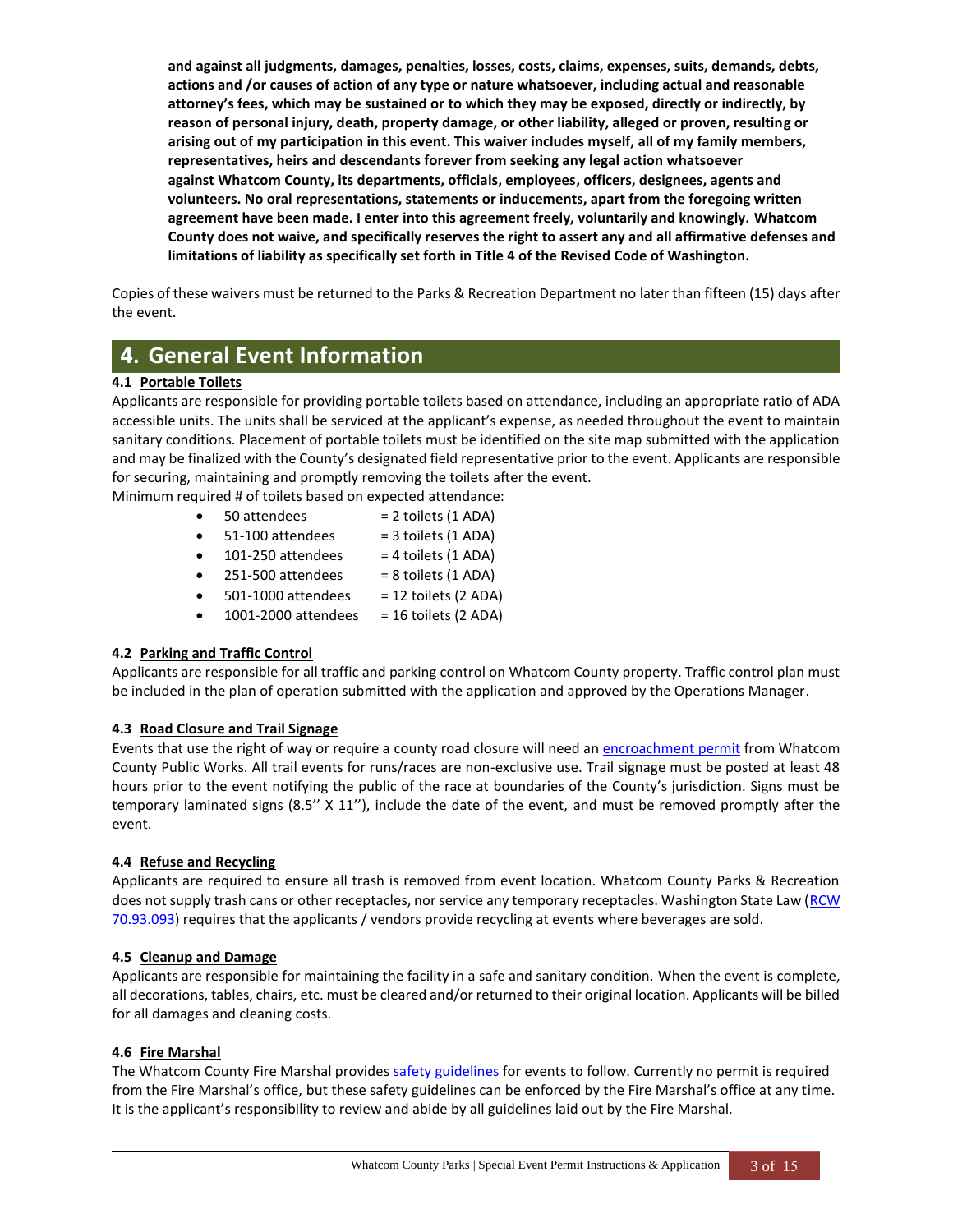### **4.7 Amplified Sound**

Amplified sound is permitted in conjunction with a special event permit. Sound must be kept at a level that does not disturb neighbors or other park users. Applicants must respond promptly to any complaints regarding excessive noise. Special event electrical service is available at Hovander Homestead Park. Additional fees apply.

#### **4.8 Americans with Disabilities Act (ADA) Requirements**

Applicants are expected to make every effort to follow ADA guidelines, maintaining access for people with disabilities. This may include providing a clear path of travel to and on sidewalks and maintaining designated parking and accessibility to restrooms.

### **5. Vendors**

It shall be the Applicant's *sole* responsibility to obtain vendors, exhibitors, and contractors commercial general liability insurance and/or special event insurance and other applicable insurance (example: liquor liability or animal coverage) and said insurance shall name the Applicant and **Whatcom County, its departments, elected and appointed officials, employees, agents, and volunteers as Additional Insureds**. All vendor insurance shall be primary to and non-contributory with all other insurance and shall waive all rights of subrogation. Endorsements for additional insured, primary and noncontributory and waiver of transfer of rights shall be collected from all vendors along with the certificate of insurance.

Applicant shall review, compile and provide all insurance documentation to Parks at least 45 days prior to the event. Applicant shall use the attached vendor checklist *(pages 15-16)* to provide a complete list of vendors, describe their goods and services and checkoff that all required insurance documents have been provided by the vendor. Insurance documentation must be attached to the checklist.

*If required vendor insurance is not received 45 days prior to the event date, that vendor will not be permitted at the event.*

The Applicant is responsible for ensuring that all vendors that prepare food onsite have a current permit from the Whatcom County Health Department, which must be clearly displayed on the day of the event.

# **6. Music Festivals**

Whatcom [County Code 5.40](https://www.codepublishing.com/WA/WhatcomCounty/#!/WhatcomCounty05/WhatcomCounty0540.html) requires a valid county permit for all events where both music is the primary purpose and the event anticipates attendance of 1,000 or more people. The permit must be obtained through the County [Council's Office](http://www.co.whatcom.wa.us/268/County-Council) 90 days in advance of the event date.

# **7. Animal Displays**

All animal displays must be maintained in clean, humane, safe, and secure conditions. In addition, hand washing stations including soap or sanitizing solution must be provided within 25 feet of any location where the public is intended to come into contact with animals. All contact between animals and the public must be supervised by the owner/handler at all times. Animal waste must be immediately removed. Whatcom County reserves the right to refuse certain animals or animal events.

\*See section 12.0 & 12.2 for information regarding insurance requirements for events including animals.

## **8. Event Camping**

Limited event camping is permitted only at Hovander Homestead Park events (field no. 2) in conjunction with a Special Event permit. Applicant must provide security at all times for all nights of camping associated with the event. Camping fees are charged per unit per night in accordance with the County's approved Unified Fee Schedule. Event organizers are responsible for collecting fees from all campers as well as for producing, maintaining, and submitting records for all camping fees collected. These records will be submitted to Whatcom County Parks and Recreation along with fee payment no later than fifteen (15) days after the event. Specific camping details may be coordinated with the County's designated field representative prior to the event.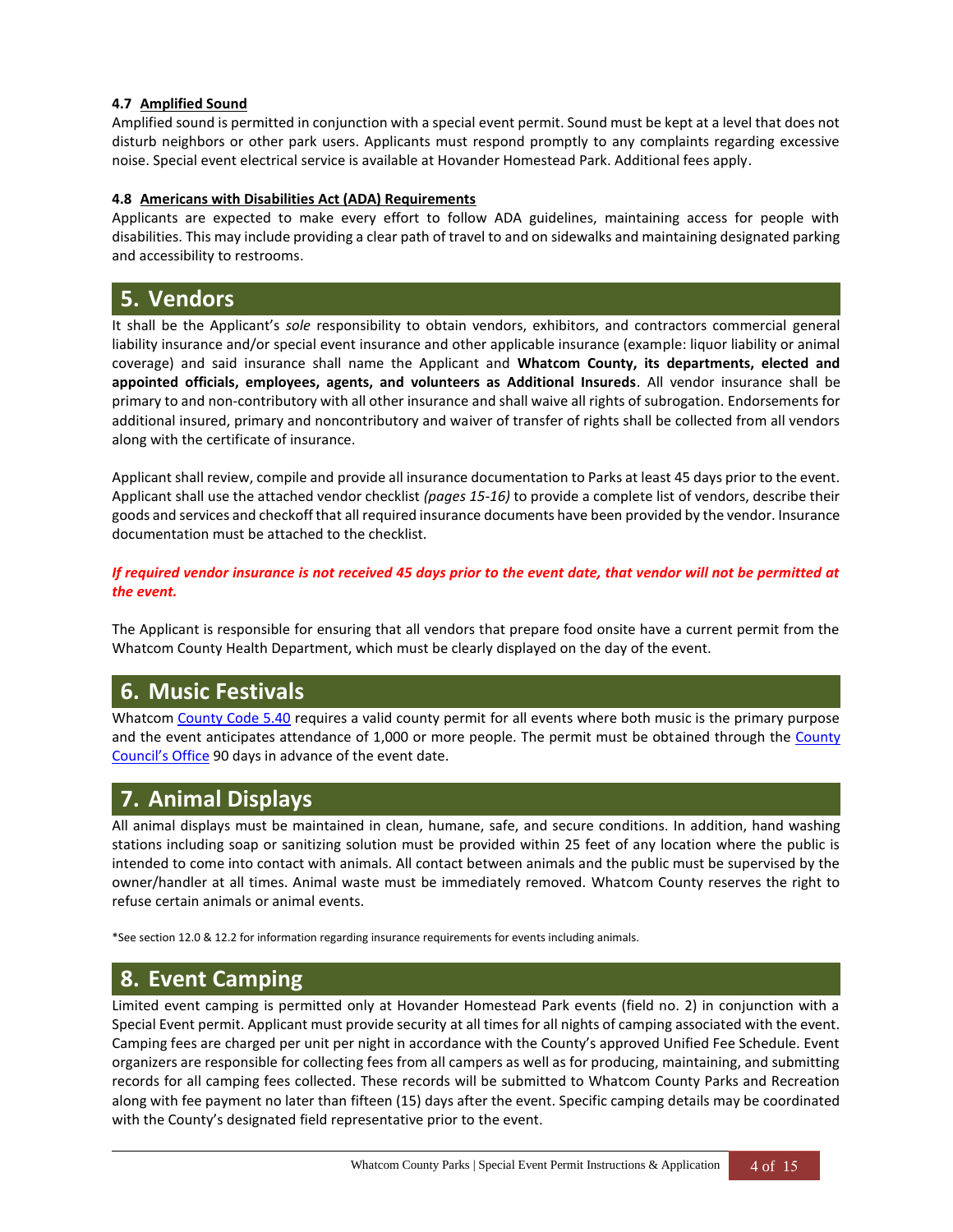# **9. Alcohol**

Events which serve or sell alcohol must adhere to all Washington State Liquor and Cannabis Board requirements. Application for a [Liquor License](https://lcb.wa.gov/licensing/apply-liquor-license) should be done 90 days in advance. A designated area for alcohol service must be securely fenced, signed and qualified security staff shall be stationed at the area throughout the event. Applicant shall indicate if the applicant organization will provide the liquor or if liquor will be provided by an outside vendor.

\*See section 12.0 & 12.1 for information regarding insurance requirements for events including the sale or consumption of alcohol.

## **10. Bounce Houses and Inflatables**

Bounce Houses are permitted in accordance with a special event permit. They must be operated in accordance with all applicable rules and regulations, including [RCW Chapter 67.42](https://app.leg.wa.gov/RCW/default.aspx?cite=67.42) and [WAC Chapter 296-403A.](https://apps.leg.wa.gov/wac/default.aspx?cite=296-403A) Bounce Houses shall be provided by a [Washington State Labor and Industries Certified Amusement Ride Operator Vendor.](https://www.lni.wa.gov/TradesLicensing/Electrical/AmuseRide/LicensedOperators.asp) Bounce House shall bear a current L&I issued operating decal. All electrical connections involving the bounce house shall be inspected by a licensed electrician prior to connection.

\*See section 12.0 & 12.3 for information regarding insurance requirements for bounce house vendors

# **11. Security and Emergency Management**

The Applicant agrees that they shall provide adequate security and crowd control and further assume full responsibility for the conduct of persons at the Event by Applicant's consent or invitation, including vendors and contractors. Further, applicant is responsible for submitting a security, emergency response and safety plan for the event as part of the application.

# **12. Applicant Insurance Requirements**

The Applicant shall obtain insurance coverage. Listed below are potential required insurance types. Minimum liability limits shall be at least \$1,000,000 per occurrence, ranging up to \$5,000,000 per occurrence depending on the level of assessed risk. Parks will assess actual insurance requirements during application review and provide to applicant within 20 days of submitting complete application.

### **Required Insurance Types**

- ➢ Commercial General Liability / Special Event Commercial General Liability
- ➢ Property Damage
- ➢ Product Liability
- ➢ Business Automobile Liability *(if applicable to event)*
- ➢ Host/Liquor Liability Insurance *(events with alcohol)*

**Evidence of Applicant's insurance must be submitted and approved no later than forty-five (45) days prior to the commencement of the event. A Special Event Permit will not be issued until all insurance documentation has been received, verified and approved by Whatcom County Parks & Recreation Department. Events that fail to provide adequate proof of insurance at least (45) days prior to the event:**

- **Will not be permitted**
- **Will forfeit all paid fees**
- **Will be cancelled.**

**The County shall not be liable for any loss of profits or costs to the Applicant, to the vendors or to any 3rd parties as a result of cancellation.**

A Certificate of Liability Insurance alone is insufficient proof of insurance. **Endorsements must be provided with the Certificate.** Minimum required endorsements shall include (additional endorsements may be required depending on the event):

1. Additional Insured Endorsement (CG 20 26 or similar): *Must contain the following language: Whatcom County, its departments, elected and appointed officials, employees, agents, and volunteers are included as an additional insured; Whatcom County Parks & Recreation Department, 3373 Mt. Baker Highway Bellingham, WA 98226*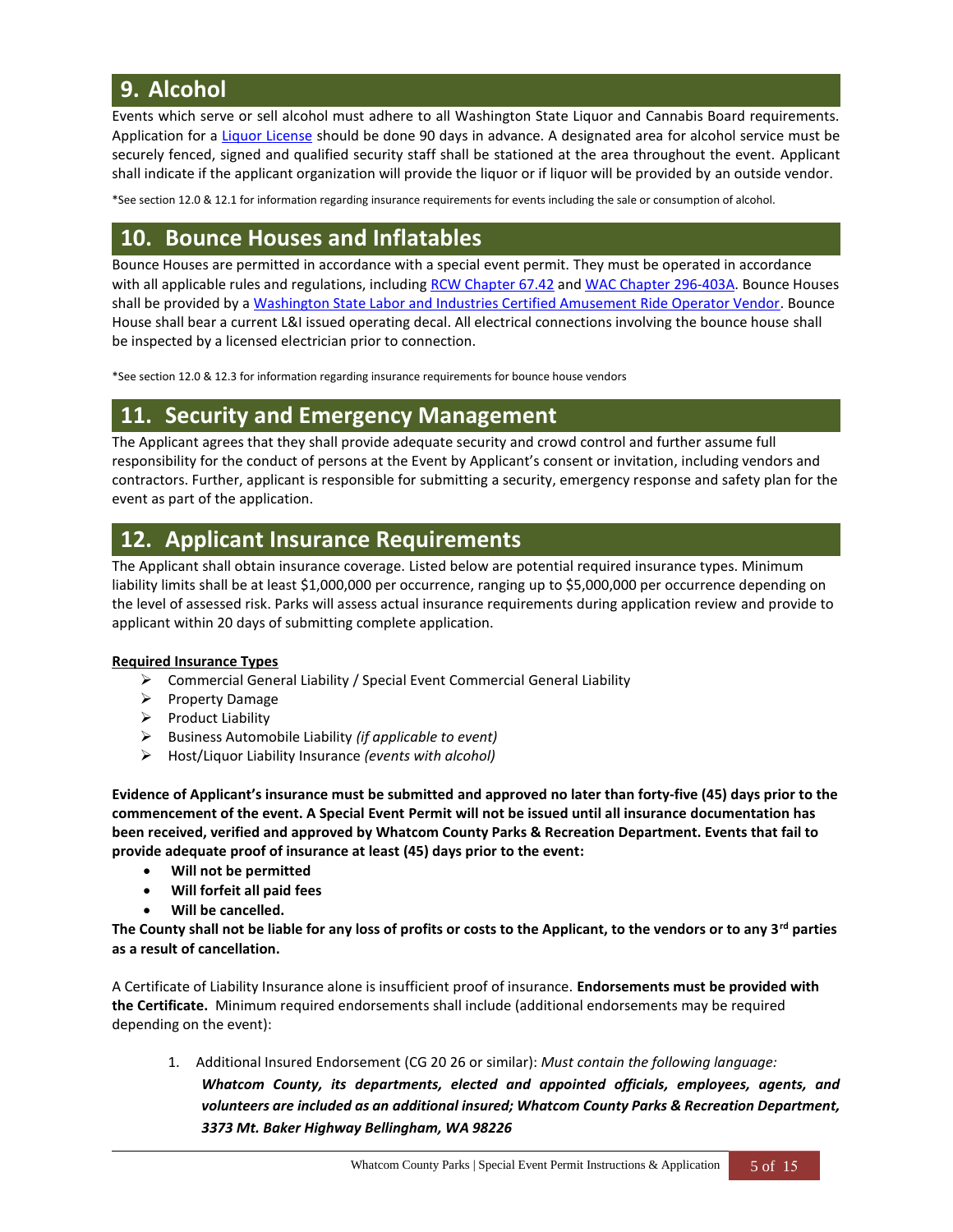- 2. Waiver of Subrogation / Transfer of Rights Endorsement (CG 20 24 or similar): *Containing the above language*
- 3. Primary and Noncontributory Endorsement (CG 20 01 or similar): *Containing the above language*

All insurers providing such insurance shall have an A.M. Best Rating of not less than A- (or otherwise be acceptable by the County) and be licensed to do business in the State of Washington and admitted by the Washington State Insurance Commissioner.

Insurance coverage and minimum limits will be set by Whatcom County. The limits requested by the County do not warrant that the insurance is adequate for the Applicant's needs. By accepting a Permit, the Applicant acknowledges sole responsibility for obtaining whatever coverage the Applicant deems necessary but shall be no less than what the County requires.

All insurance shall be on a per occurrence basis. Whatcom County shall be the named certificate holder.

The Certificate of Insurance shall be signed by an authorized representative of the insurance company and shall contain:

- The policy numbers
- ISO form numbers including form CG 20 26 or equivalent for Commercial General Liability/Special Event Liability coverages.
- Any deductible or self-insured retention
- Effective dates (including setup and cleanup)
- Limits of liability sorted by required coverage type
- Name, dates and location of the Events(s).

The Applicant's insurance shall **be primary to and non-contributory with all other insurance** and self-insurance maintained by the County, **shall waive all rights of subrogation**, and must protect the County from any and all claims and risks in connection with any activity performed by the Applicant by virtue of this Permit and arising out of the Special Event or any use and occupancy of the premises authorized by this Permit.

The insurance shall provide coverage for all setup and preparation before the Event and for removal and clean up after the Event. Specific or unusual exposure coverage required by the Permit should be stated in the Certificate with policy endorsements and proof of coverage documents.

**Specific Insurance requirements will be assessed during review of application and provided to applicant within twenty (20) days of submission along with the estimate of assessed fees.** 

### *\* Whatcom County holds the right to change or modify insurance requirements at any time.*

### **12.1 Insurance Requirements for Events with Alcohol**

Applicant must carry Liquor Liability insurance for events where alcohol will be sold. Events where alcoholic beverages will be provided and consumed, but not sold, applicant must carry Host Liquor Liability Insurance for the duration of the event. In addition, for all events where alcohol is present, general aggregate limits increase. All other requirements of section 12 remain the same.

### **12.2 Insurance Requirements for Events with Animals**

Events that include animals, either on display or as participants in the event, general aggregate limits increase. Applicant must also provide policy endorsement stating animals are covered under their insurance policy. All other requirements in section 12.0 remain the same.

### **12.3 Bounce Houses & Inflatables**

Events that include inflatables must increase general aggregate limits. Applicant must also provide policy endorsement stating inflatables are covered under their insurance policy. All other requirements in section 12.0 remain the same.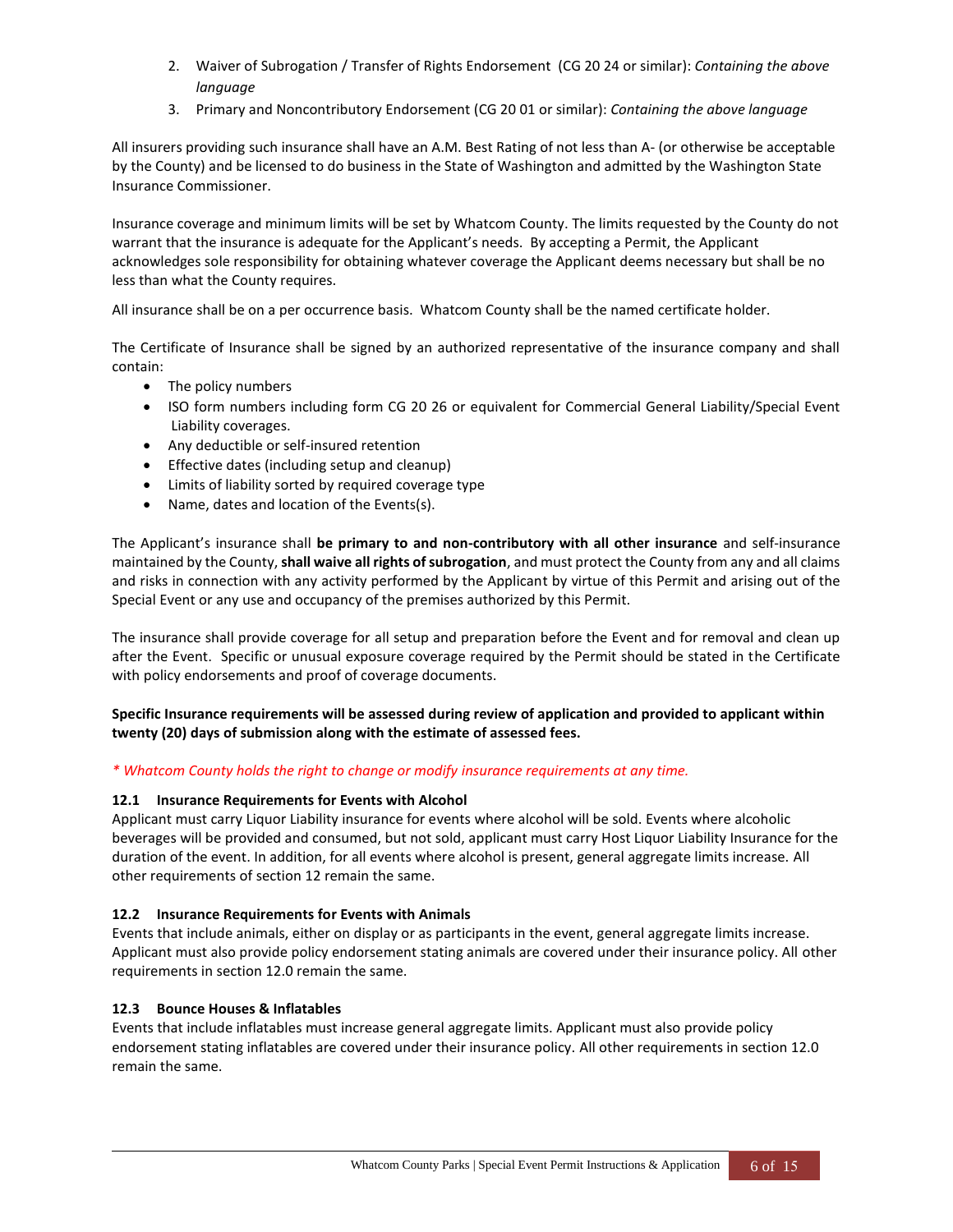# **13. Other Permits**

It is the applicant's responsibility to research and secure permits required for an event other than the Parks Special Event Permit. Here are links to common permits:

**Temporary Food Permits:** <http://www.whatcomcounty.us/871/Temporary-Food>

**Alcohol Permits:** <https://lcb.wa.gov/licensing/special-licenses-and-permits>

**Fire Marshal:** [https:/wa-whatcomcounty.civicplus.com/DocumentCenter/View/36212/FMO-special-event-](https://wa-whatcomcounty.civicplus.com/DocumentCenter/View/36212/FMO-special-event-requirements)

### [requirements](https://wa-whatcomcounty.civicplus.com/DocumentCenter/View/36212/FMO-special-event-requirements)

**Road Closures:** <http://www.whatcomcounty.us/507/Encroachment-Permits>

**Music Festival:** [Whatcom County Code](https://www.codepublishing.com/WA/WhatcomCounty/#!/WhatcomCounty05/WhatcomCounty0540.html) 5.40

**WA State Parks:** <https://parks.state.wa.us/217/Special-Activities-Permit>

**WA State Highways:** <https://wsdot.wa.gov/Operations/Traffic/events.htm>

# **14. Fees**

Special Event fees are assessed during the application process in accordance with the County's approved unified fee schedule. An event cost assessment is provided to the Applicant within twenty (20) days of submitted application. Payment must be received within thirty-five (35) days of submitted application. Participant fees (including volunteers) are due at least 15 days after event date along with credible backup for participant & volunteer counts and as well as all required waivers.

# **15. Cancellation**

To cancel an event, written notification should be sent to [WCPREvents@co.whatcom.wa.us](mailto:WCPREvents@co.whatcom.wa.us) as soon as possible. If cancellation notice is made sixty (60) days or more prior to the event date, all fees paid to date will be refunded except the \$100 application fee. If notification is made fifty-nine (59) days or less prior to the event date, all paid fees are non-refundable.

If an event needs to be cancelled due to hazardous weather conditions or for the safety of event participants, all paid fees will be refunded, except the application fee. Whatcom County Parks will work with applicant to reschedule event, if requested by applicant.

**The County shall not be liable for any loss of profits or costs to the applicant, to the vendors, or to any 3rd parties if an event must be cancelled for any health or safety reason, including COVID-19.**

### *Thank you for considering Whatcom County Parks for your event!*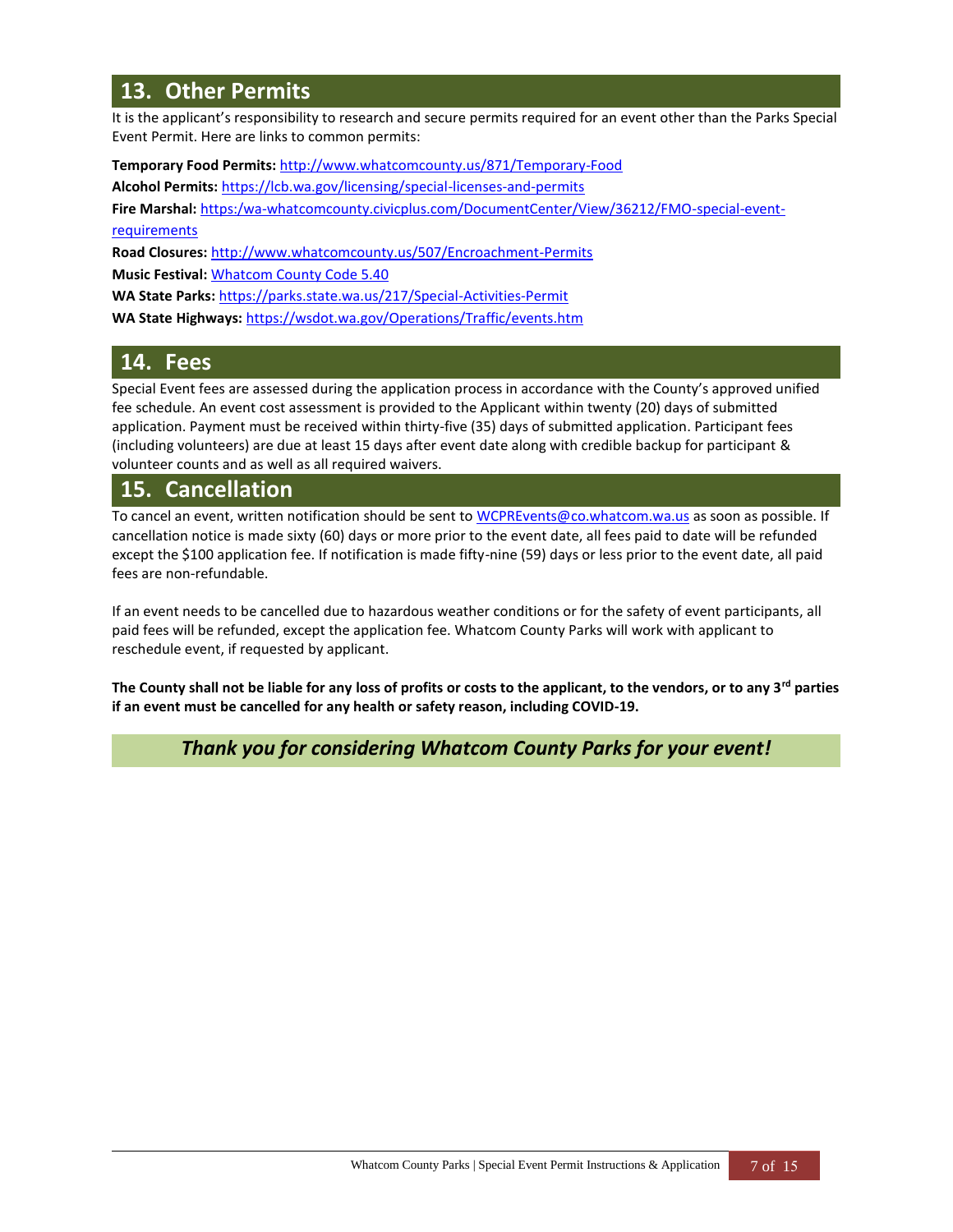

**WHATCOM COUNTY PARKS & RECREATION** 3373 Mount Baker Highway Bellingham, WA 98226-7500

**Michael G. McFarlane**, Director **Christ Thomsen**, Parks Operations Manager

# **Whatcom County Parks & Recreation Special Event Permit Application**

This application must be completed, signed and submitted to Whatcom County Parks & Recreation at least (90) days prior to the first day of the event. Incomplete applications or applications received within 90 days of the event **will not** be permitted.

*\*Please read all Special Event instructions carefully prior to beginning this application*

| <b>Event Information</b>                   |                                                                |                                                                                                      |                      |                            |                                  |  |                     |                  |
|--------------------------------------------|----------------------------------------------------------------|------------------------------------------------------------------------------------------------------|----------------------|----------------------------|----------------------------------|--|---------------------|------------------|
|                                            | Event Name:                                                    |                                                                                                      |                      |                            |                                  |  |                     |                  |
|                                            | Event Location(s)                                              |                                                                                                      | Check all that apply |                            |                                  |  |                     |                  |
| *See section 2.0 of                        |                                                                | Chuckanut Mountain Park<br><b>Hovander Homestead Park</b>                                            |                      |                            |                                  |  |                     |                  |
|                                            | instructions for site<br>maps and exclusions                   | Lighthouse Marine Park                                                                               |                      | Samish Park<br>Roeder Home |                                  |  |                     |                  |
|                                            |                                                                | Semiahmoo Park                                                                                       |                      |                            | Silver Lake Park                 |  |                     |                  |
|                                            |                                                                | <b>Event Dates</b><br><b>Hours: Open to Close Each Day</b><br>open to attendees<br>open to attendees |                      |                            | <b>Expected Daily Attendance</b> |  |                     |                  |
|                                            | <b>DAY</b>                                                     | <b>DATE</b>                                                                                          | <b>START TIME</b>    |                            | <b>END TIME</b>                  |  | <b>PARTICIPANTS</b> | STAFF/VOLUNTEERS |
| Day 1                                      |                                                                |                                                                                                      |                      |                            |                                  |  |                     |                  |
| Day 2                                      |                                                                |                                                                                                      |                      |                            |                                  |  |                     |                  |
| Day 3                                      |                                                                |                                                                                                      |                      |                            |                                  |  |                     |                  |
| Day 4                                      |                                                                |                                                                                                      |                      |                            |                                  |  |                     |                  |
| Day 5                                      |                                                                |                                                                                                      |                      |                            |                                  |  |                     |                  |
|                                            | <b>Event Take Down Complete:</b><br><b>Event Setup Starts:</b> |                                                                                                      |                      |                            |                                  |  |                     |                  |
| <b>START DAY/DATE</b><br><b>START TIME</b> |                                                                |                                                                                                      |                      |                            | <b>END DAY/DATE</b>              |  |                     | <b>END TIME</b>  |
|                                            |                                                                |                                                                                                      |                      |                            |                                  |  |                     |                  |

# **Applicant Information**

| <b>Sponsoring Applicant Organization:</b>           |                        |            |  |  |
|-----------------------------------------------------|------------------------|------------|--|--|
| <b>Mailing Address</b>                              | <b>Street Address:</b> |            |  |  |
|                                                     | City, State, Zip:      |            |  |  |
| <b>Applicant Contact</b><br>(must be the authorized | Name:                  | Title:     |  |  |
| agent)                                              | Cell:                  | Alt Phone: |  |  |
|                                                     | Email:                 |            |  |  |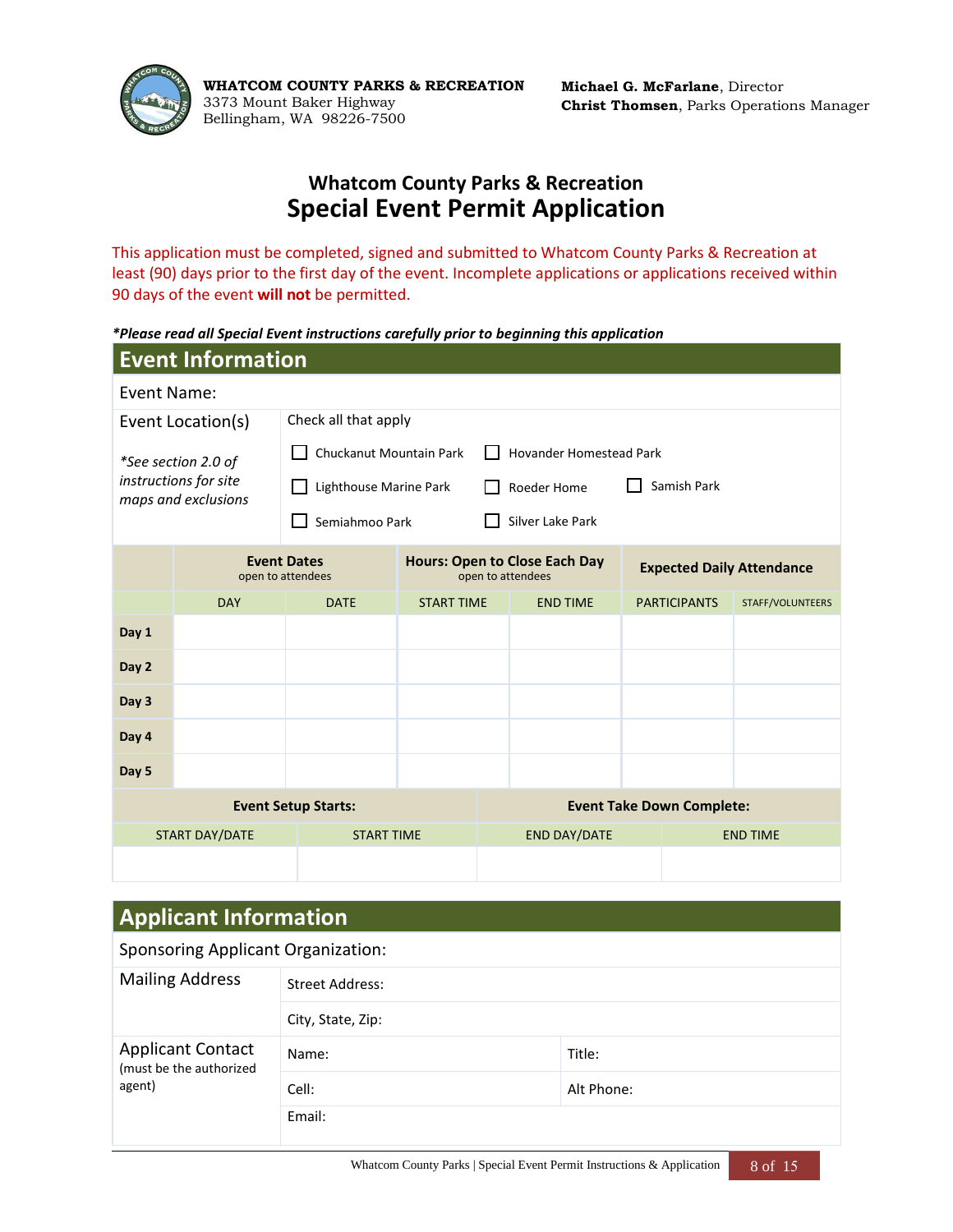| On-Site<br><b>Event Contact</b> | Name:  | Title:      |  |  |
|---------------------------------|--------|-------------|--|--|
|                                 | Cell:  | Alt. Phone: |  |  |
|                                 | Email: |             |  |  |
| Organization/Event Website:     |        |             |  |  |

| <b>Event Details</b>                                                                                |                           |                                                                |                                                                                 |                                                                                       |  |  |  |
|-----------------------------------------------------------------------------------------------------|---------------------------|----------------------------------------------------------------|---------------------------------------------------------------------------------|---------------------------------------------------------------------------------------|--|--|--|
| Has this event been done before?                                                                    |                           | Is this an annual event?                                       | How many years?                                                                 | Previous Name(s) of Event?                                                            |  |  |  |
| $\Box$ Yes<br>$\Box$ No                                                                             |                           | $\Box$ Yes<br>$\Box$ No                                        |                                                                                 |                                                                                       |  |  |  |
| Are there any changes from<br>previous years?<br>$\Box$ Yes<br>$\Box$ No                            |                           | Describe Changes:                                              |                                                                                 |                                                                                       |  |  |  |
| Event Type                                                                                          |                           |                                                                | Choose the event types below that pertain to your event. Select all that apply. |                                                                                       |  |  |  |
|                                                                                                     |                           | $\Box$ Run/Walk<br>$\Box$ Open to the Public                   | $\Box$ Cycling                                                                  | Other Sports Event                                                                    |  |  |  |
|                                                                                                     |                           | $\Box$ Private<br>$\Box$ Other $\Box$<br>$\Box$ Festival       |                                                                                 |                                                                                       |  |  |  |
| <b>Admission Fees</b>                                                                               | spectators?<br>$\Box$ Yes | Amount? \$<br>$\Box$ No                                        |                                                                                 | Does your event require a paid fee or recommended donation for participants and/or    |  |  |  |
| <b>Event Purpose</b>                                                                                |                           | Please give an overview of the event purpose.                  |                                                                                 |                                                                                       |  |  |  |
|                                                                                                     |                           |                                                                |                                                                                 |                                                                                       |  |  |  |
| Event Set-Up                                                                                        |                           | Please give an overview of event set up.                       |                                                                                 |                                                                                       |  |  |  |
| Equipment/Set-Up                                                                                    |                           | in supplemental documents.                                     |                                                                                 | Select all that apply. Show all equipment on your attached map and describe in detail |  |  |  |
|                                                                                                     |                           | Amplified Sound Generators Stage<br>$\Box$ Staging/Scaffolding |                                                                                 |                                                                                       |  |  |  |
|                                                                                                     |                           | Handwashing Stations<br>Inflatables<br>Portable Restrooms      |                                                                                 |                                                                                       |  |  |  |
|                                                                                                     | Animals                   | Exhibits                                                       | Tents (size)                                                                    | feet x<br>feet                                                                        |  |  |  |
| Please list the outside companies/vendors that you are using for any of the checked<br>boxes above. |                           |                                                                |                                                                                 |                                                                                       |  |  |  |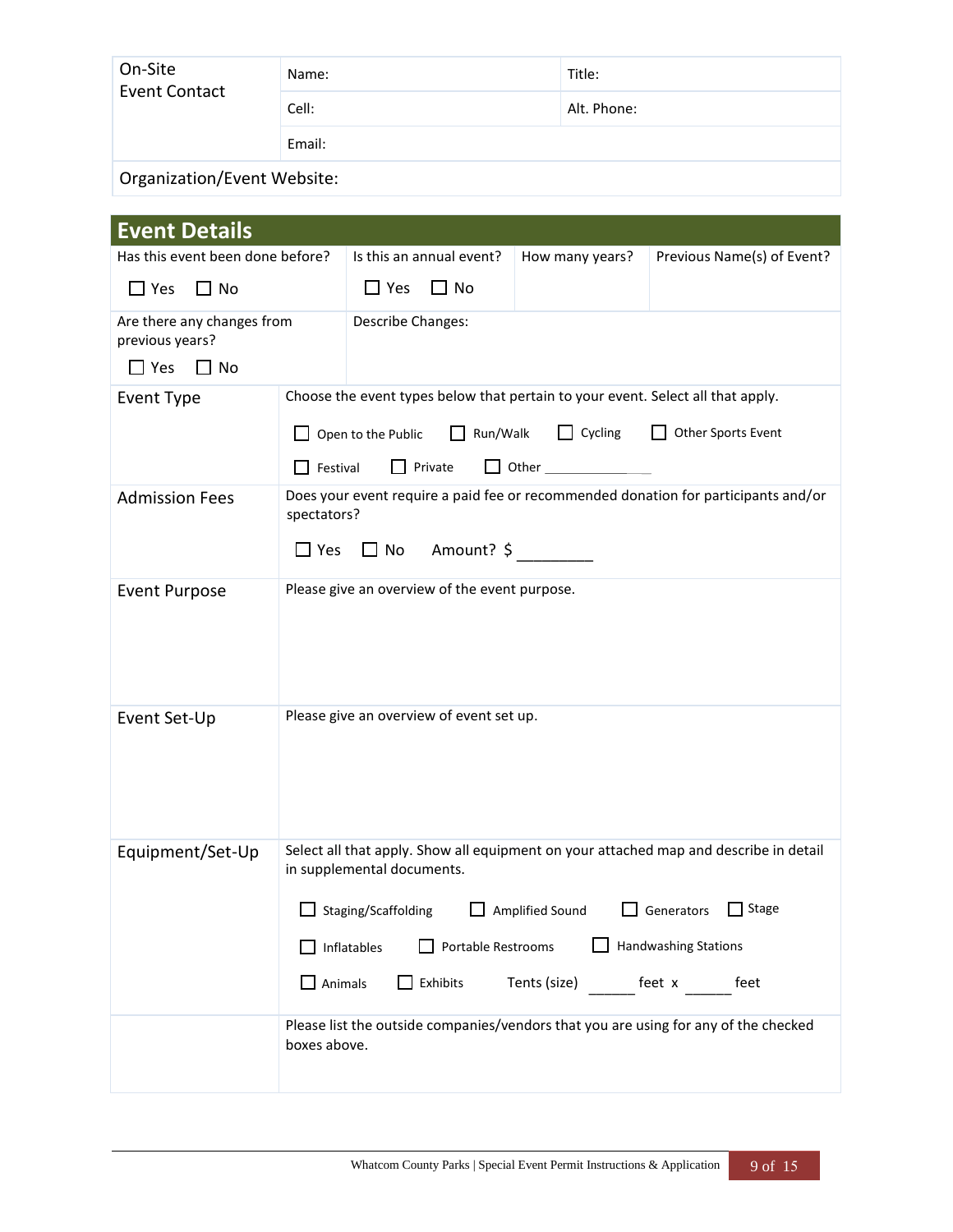|                                                                                                                                                                                                                                                                                                       | <b>Alcohol</b>                                                                                    |            |                                                                            |                                                                                                                                                                                                                                                                                                                                   |                                                                         |                 |  |
|-------------------------------------------------------------------------------------------------------------------------------------------------------------------------------------------------------------------------------------------------------------------------------------------------------|---------------------------------------------------------------------------------------------------|------------|----------------------------------------------------------------------------|-----------------------------------------------------------------------------------------------------------------------------------------------------------------------------------------------------------------------------------------------------------------------------------------------------------------------------------|-------------------------------------------------------------------------|-----------------|--|
| The sale, service and consumption of alcoholic beverages are subject to Washington State Liquor & Cannabis<br>Board (WSLCB) regulations, licensing, and permit requirements. Please visit the WSLCB website,<br>https://lcb.wa.gov/licensing/special-licenses-and-permits for additional information. |                                                                                                   |            |                                                                            |                                                                                                                                                                                                                                                                                                                                   |                                                                         |                 |  |
|                                                                                                                                                                                                                                                                                                       |                                                                                                   |            | *See sections 9.0 & 12.1 of instructions for additional information        |                                                                                                                                                                                                                                                                                                                                   |                                                                         |                 |  |
|                                                                                                                                                                                                                                                                                                       | Will alcohol be sold or consumed?                                                                 |            | How many individual                                                        |                                                                                                                                                                                                                                                                                                                                   | Alcohol service provider:                                               |                 |  |
| $\Box$ Yes                                                                                                                                                                                                                                                                                            | $\Box$ No                                                                                         |            | alcohol service areas?                                                     |                                                                                                                                                                                                                                                                                                                                   | $\Box$ Self<br>$\Box$ Provider                                          |                 |  |
|                                                                                                                                                                                                                                                                                                       |                                                                                                   |            |                                                                            |                                                                                                                                                                                                                                                                                                                                   | <b>Alcohol Service Area/Beer Garden Schedule</b>                        |                 |  |
|                                                                                                                                                                                                                                                                                                       | <b>DAY</b>                                                                                        |            | <b>DATE</b>                                                                |                                                                                                                                                                                                                                                                                                                                   | <b>START TIME</b>                                                       | <b>END TIME</b> |  |
| Day 1                                                                                                                                                                                                                                                                                                 |                                                                                                   |            |                                                                            |                                                                                                                                                                                                                                                                                                                                   |                                                                         |                 |  |
| Day 2                                                                                                                                                                                                                                                                                                 |                                                                                                   |            |                                                                            |                                                                                                                                                                                                                                                                                                                                   |                                                                         |                 |  |
| Day 3                                                                                                                                                                                                                                                                                                 |                                                                                                   |            |                                                                            |                                                                                                                                                                                                                                                                                                                                   |                                                                         |                 |  |
| Day 4                                                                                                                                                                                                                                                                                                 |                                                                                                   |            |                                                                            |                                                                                                                                                                                                                                                                                                                                   |                                                                         |                 |  |
| Day 5                                                                                                                                                                                                                                                                                                 |                                                                                                   |            |                                                                            |                                                                                                                                                                                                                                                                                                                                   |                                                                         |                 |  |
|                                                                                                                                                                                                                                                                                                       |                                                                                                   |            |                                                                            |                                                                                                                                                                                                                                                                                                                                   |                                                                         |                 |  |
| <b>Vendors</b>                                                                                                                                                                                                                                                                                        |                                                                                                   |            |                                                                            |                                                                                                                                                                                                                                                                                                                                   | Does your event have vendors selling or promoting products or services? |                 |  |
| General<br>Information                                                                                                                                                                                                                                                                                |                                                                                                   | $\Box$ Yes | $\Box$ No                                                                  |                                                                                                                                                                                                                                                                                                                                   |                                                                         |                 |  |
|                                                                                                                                                                                                                                                                                                       |                                                                                                   |            | Items to be sold. Check all that apply.                                    |                                                                                                                                                                                                                                                                                                                                   |                                                                         |                 |  |
|                                                                                                                                                                                                                                                                                                       |                                                                                                   |            | $\Box$ Merchandise<br>$\Box$ Services<br>Food<br>$\Box$ Beverages<br>Other |                                                                                                                                                                                                                                                                                                                                   |                                                                         |                 |  |
|                                                                                                                                                                                                                                                                                                       | $\mathsf{L}$<br>Using the vendor checklist on page 15, applicant shall provide a complete list of |            |                                                                            |                                                                                                                                                                                                                                                                                                                                   |                                                                         |                 |  |
| Required<br>Information                                                                                                                                                                                                                                                                               |                                                                                                   |            |                                                                            | vendors forty-five (45) days in advance of event. Applicant is responsible for collecting<br>a certificate of insurance and all required endorsements for each vendor. Insurance<br>documents shall be attached to the submitted checklist.<br>If required vendor insurance is not received 45 days prior to the event date, that |                                                                         |                 |  |
|                                                                                                                                                                                                                                                                                                       |                                                                                                   |            | vendor will not be permitted at the event.                                 |                                                                                                                                                                                                                                                                                                                                   |                                                                         |                 |  |
|                                                                                                                                                                                                                                                                                                       |                                                                                                   |            | *see section 5.0 of instructions for vendor information                    |                                                                                                                                                                                                                                                                                                                                   |                                                                         |                 |  |
|                                                                                                                                                                                                                                                                                                       | <b>Amplified Sound/Music</b>                                                                      |            |                                                                            |                                                                                                                                                                                                                                                                                                                                   |                                                                         |                 |  |
|                                                                                                                                                                                                                                                                                                       | Does your event have any amplified sound?                                                         |            |                                                                            |                                                                                                                                                                                                                                                                                                                                   | Will the sound include music/entertainment?                             |                 |  |
| $\Box$ Yes                                                                                                                                                                                                                                                                                            | $\Box$ No                                                                                         |            |                                                                            |                                                                                                                                                                                                                                                                                                                                   | $\Box$ Yes<br>l I No                                                    |                 |  |
| Describe what sound will be amplified: (announcements, background music, etc.):                                                                                                                                                                                                                       |                                                                                                   |            |                                                                            |                                                                                                                                                                                                                                                                                                                                   |                                                                         |                 |  |
| Describe what equipment will be used and at what locations:                                                                                                                                                                                                                                           |                                                                                                   |            |                                                                            |                                                                                                                                                                                                                                                                                                                                   |                                                                         |                 |  |
| On-site event organizer personnel with authority to control sound issues:                                                                                                                                                                                                                             |                                                                                                   |            |                                                                            |                                                                                                                                                                                                                                                                                                                                   |                                                                         |                 |  |
|                                                                                                                                                                                                                                                                                                       | Cell Number:<br>Name / Company:                                                                   |            |                                                                            |                                                                                                                                                                                                                                                                                                                                   |                                                                         |                 |  |

Whatcom County Parks | Special Event Permit Instructions & Application 10 of 15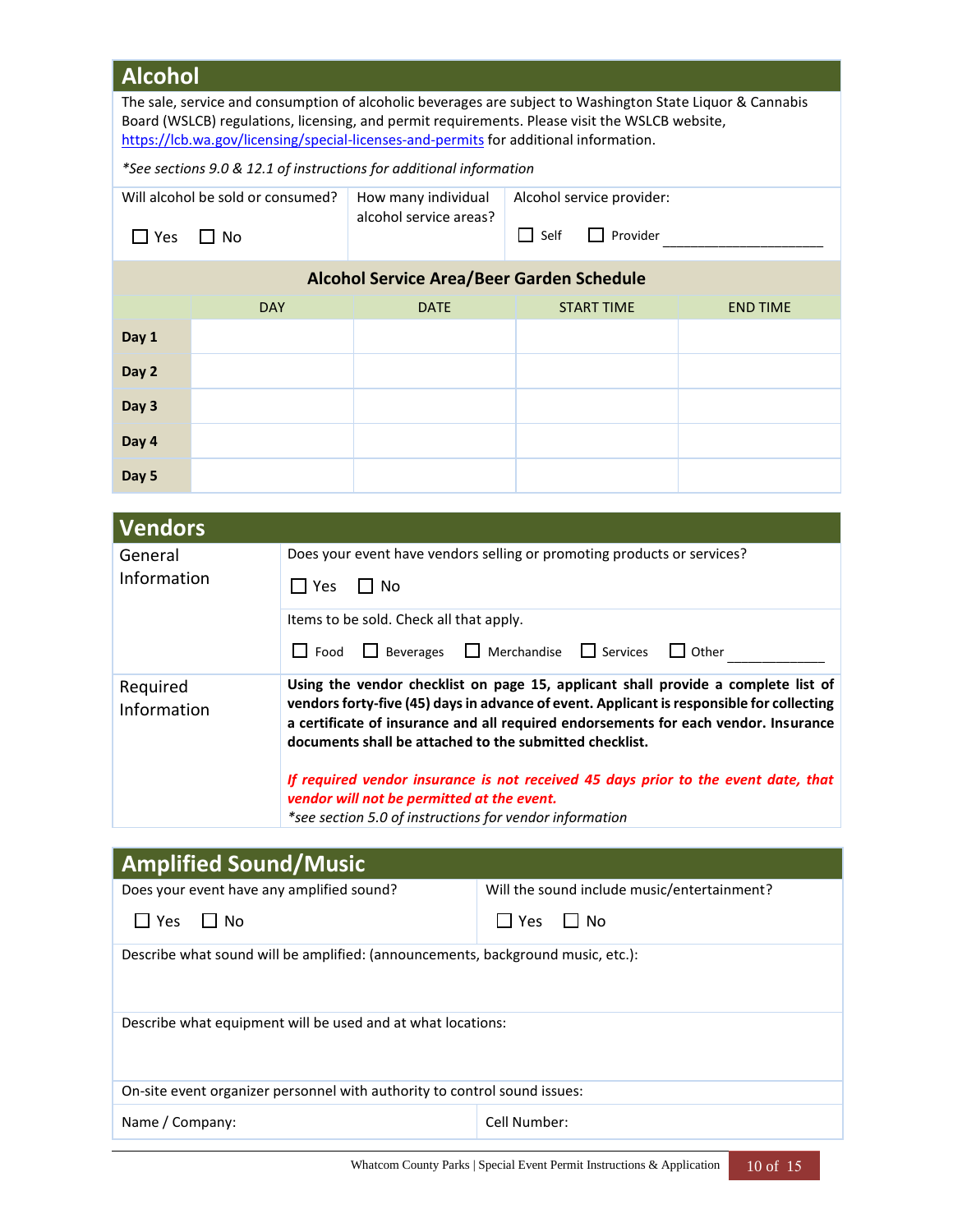# **Recycling, Compost, & Trash**

Whatcom County Parks & Recreation requires vendors and organizers to remove all trash.

Washington State law requires vendors and organizers for festivals and special events to provide recycling collection containers for cans and bottles. [RCW 70.93.093.](http://app.leg.wa.gov/RCW/default.aspx?cite=70.93.093)

| Will you be hiring a vendor to assist in the collection? | Vendor/Company Name: |
|----------------------------------------------------------|----------------------|
| LIYes LINo                                               |                      |
| - - -<br>.                                               |                      |

Detail your plan for waste management within the event area.

|                                          | <b>Security, Emergency Response and Safety Plan</b>                                                                                                                                                                                                                                                                                                                                                                                                                                                                                                                                                                                                                                                                                                                                                                                  |  |  |  |
|------------------------------------------|--------------------------------------------------------------------------------------------------------------------------------------------------------------------------------------------------------------------------------------------------------------------------------------------------------------------------------------------------------------------------------------------------------------------------------------------------------------------------------------------------------------------------------------------------------------------------------------------------------------------------------------------------------------------------------------------------------------------------------------------------------------------------------------------------------------------------------------|--|--|--|
| Emergency<br>Response and<br>Safety Plan | Applications will not be accepted without an emergency response & safety plan. On<br>a separate sheet, indicate how you will respond and communicate with volunteers,<br>emergency responders, and the event team in case of an emergency. Please include<br>the following:                                                                                                                                                                                                                                                                                                                                                                                                                                                                                                                                                          |  |  |  |
|                                          | Describe in detail the security protocols for your event<br>Location of Emergency Command Center/staging area<br>Emergency vehicle ingress and egress<br>The need for fire and emergency medical services personnel<br>Emergency evacuation plan<br>Location of Emergency Command Center/staging area<br>Available on-site medical equipment and names/contact information of<br>trained staff/volunteers<br>Primary and Secondary Event Officials – people who have the authority to<br>cancel or modify event activities, along with their day-of-event contact info<br>Identification of risk-factor thresholds that would alter or cancel the event<br>e.g. weather, air/water quality, police activity, etc.<br>Protocol for missing persons and lost children<br>For events on or near water, a water safety plan<br>$\bullet$ |  |  |  |
| <b>Event Security</b>                    | Depending on the size and scope of your event you may be required to hire event<br>security. This will be determined during the application review.                                                                                                                                                                                                                                                                                                                                                                                                                                                                                                                                                                                                                                                                                  |  |  |  |
|                                          |                                                                                                                                                                                                                                                                                                                                                                                                                                                                                                                                                                                                                                                                                                                                                                                                                                      |  |  |  |

## **COVID-19 Procedure for Employee & Participant Safety**

Applicant is solely responsible for reviewing, understanding, and abiding by all health and safety measures outlined in the regional COVID-19 Healthy Washington – Roadmap to Recovery Plan. Events are subject to the regulations and guidelines in place at time of the event.

#### **Health & Safety Procedure**

**Applications will not be accepted without COVID-19 health & safety procedure**. Applicant must adopt a written procedure for employee safety and participant interactions that is at least as strict as any health and safety requirements released from the Washington State Department of Health. This includes compliance with any recreation or event specific guidance.

**The County shall not be liable for any loss of profits or costs to the applicant, to the vendors, or to any 3rd parties if an event must be cancelled due to changing COVID-19 regulations***.*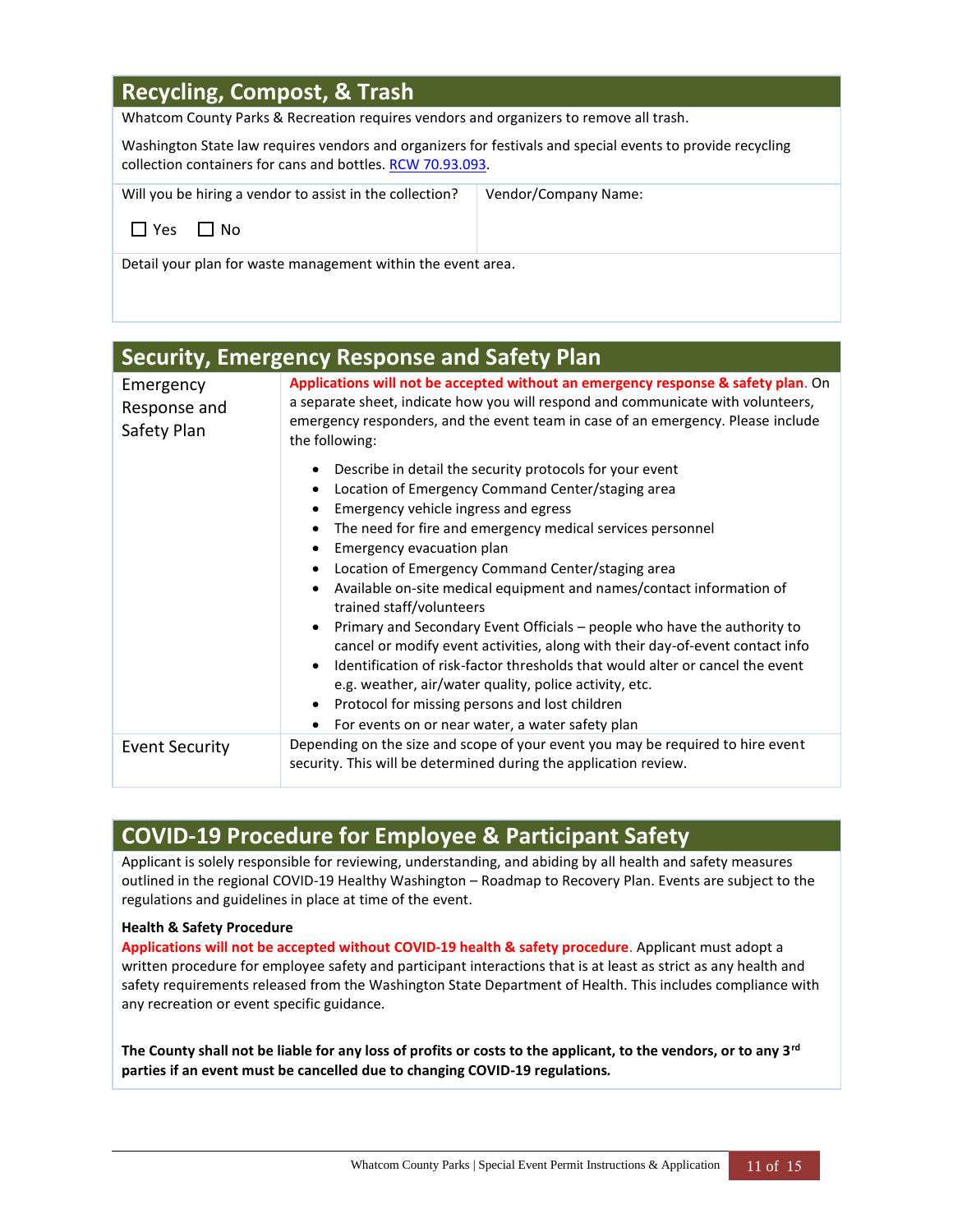# **Plan of Operation**

**Applications will not be accepted without a plan of operation**. On a separate sheet, please describe in narrative the following applicable aspects of your proposed event.

Examples of applicable topics to include:

- General description of event and how it will be operated
- Parking/Traffic Flow
- Sanitation and garbage disposal
- Utilities
- Facilities and areas proposed to be used
- Describe all areas where food/beverages will be served
- Animal control
- Trails (i.e. start/finish lines)
- Aid stations
- Other

| <b>Site Plan</b>     |                                                                                                                                                                                                                                                                                                                                                                                                                                                                                                                                                                                                                                    |  |  |  |
|----------------------|------------------------------------------------------------------------------------------------------------------------------------------------------------------------------------------------------------------------------------------------------------------------------------------------------------------------------------------------------------------------------------------------------------------------------------------------------------------------------------------------------------------------------------------------------------------------------------------------------------------------------------|--|--|--|
| <b>Maps Required</b> | Applications will not be accepted without a site plan. Map diagrams are required for<br>the overall event layout as well as any separately fenced areas.                                                                                                                                                                                                                                                                                                                                                                                                                                                                           |  |  |  |
|                      | <b>Overall Map Diagram</b><br>The overall map must include:<br>Fencing/barriers<br>$\bullet$<br>Bleachers, booths, stages and any canopies/tents<br>٠<br>Cooking areas/vendor locations<br>$\bullet$<br>Porta-potty locations<br>$\bullet$<br>Generators<br>$\bullet$<br>Vehicles/parking areas<br>٠<br><b>Traffic flow</b><br>$\bullet$<br>Entrances/exits<br>$\bullet$<br>Start/finish lines<br>$\bullet$<br>Routes with direction arrows<br>٠<br>Aid station locations<br>$\bullet$<br>Security locations<br>$\bullet$<br>Emergency vehicle ingress/egress<br>$\bullet$<br>Performers/exhibits/demonstration areas<br>$\bullet$ |  |  |  |
|                      | Supplemental Map Diagrams for Alcohol Service or Beer Garden (if necessary)<br>Requires an individual detailed schematic/layout of any intended beer/wine/liquor<br>garden areas that depicts:<br>Fencing<br>$\bullet$<br>Entrances<br>$\bullet$<br>Exits<br>$\bullet$<br><b>Dimensions</b><br>$\bullet$<br>Maximum intended capacities.<br>$\bullet$<br>Please use Whatcom County Park maps located at:<br>http://whatcomcounty.us/2649/Locations for your diagram.                                                                                                                                                               |  |  |  |
|                      |                                                                                                                                                                                                                                                                                                                                                                                                                                                                                                                                                                                                                                    |  |  |  |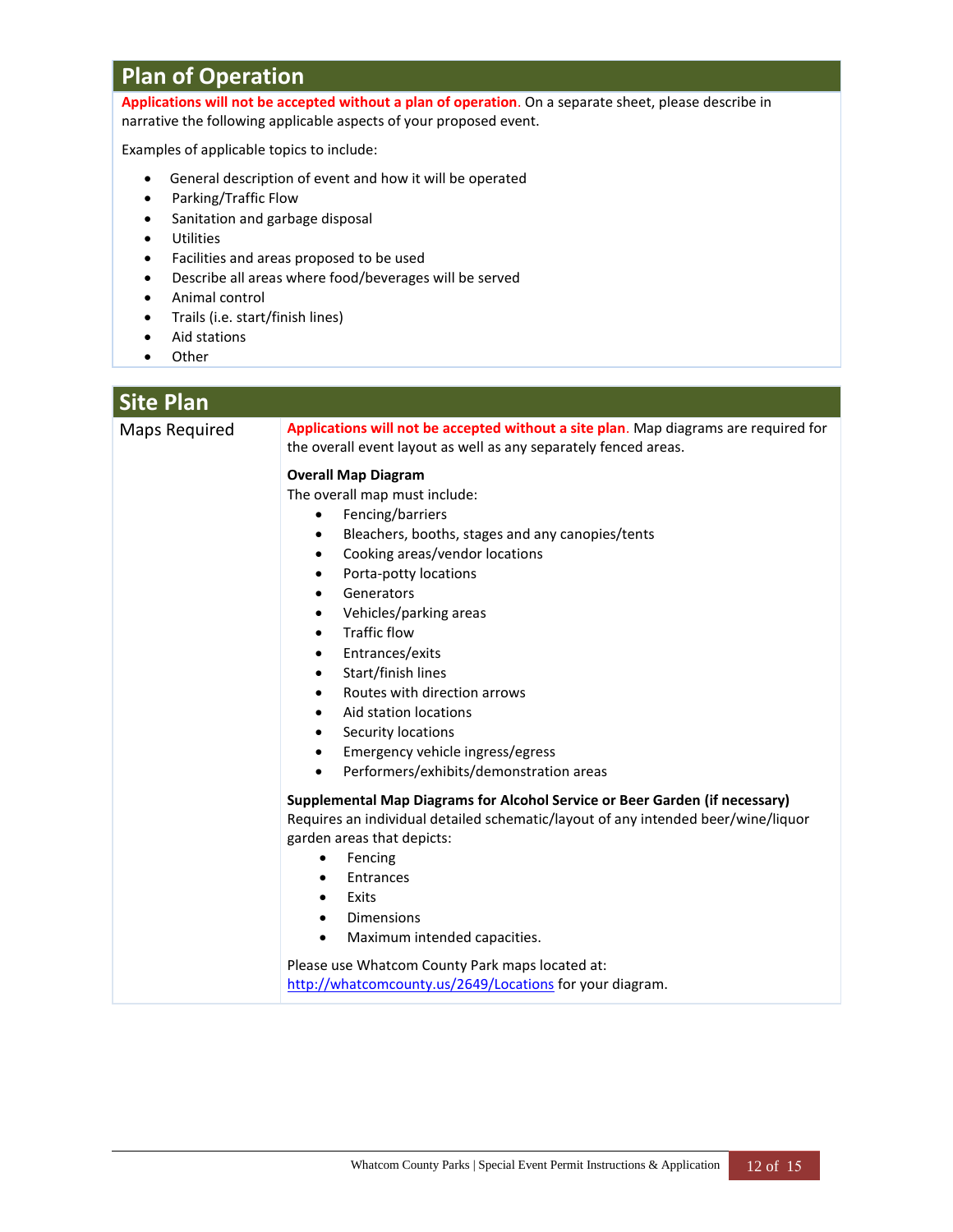### **Insurance**

**Evidence of Applicant's insurance must be submitted and approved no later than forty-five (45) days prior to the commencement of the event. A Special Event Permit will not be issued until all insurance documentation has been received, verified and approved by Whatcom County Parks & Recreation Department. Events that fail to provide adequate proof of insurance at least (45) days prior to the event:**

- **Will not be permitted**
- **Will forfeit all paid fees**
- **Will be cancelled.**

**The County shall not be liable for any loss of profits or costs to the Applicant, to the vendors or to any 3rd parties as a result of cancellation.**

The certificate of insurance, along with the supporting policy endorsements for Additional Insured and Waiver of Transfer of Rights must include the following language:

**"Whatcom County, its departments, elected and appointed officials, employees, agents, and volunteers are included as an additional insured; Whatcom County Parks & Recreation Department, 3373 Mt. Baker Highway Bellingham, WA 98226"**

*\*Review section 12 of instructions thoroughly for complete insurance requirements*

#### **Required Insurance Forms:**

Certificate of Insurance (CG 00 01 10 01): *Required minimum coverage is determined by event*  Y

*n* Additional Insured (CG 20 26): *Containing the above language* 

Waiver of Transfer of Rights (CG 20 24): *Containing the above language* <sup>Y</sup>

**Primary and Noncontributory (CG 20 01): Containing the above language** 

### **Fees**

Special Event Fees are assessed according to the Unified Fee Schedule and are based on park use, impact to the park and staff time.

All Special Event Applications are subject to a \$100 application fee. Your application is not complete until this fee is received. Is your application fee enclosed?

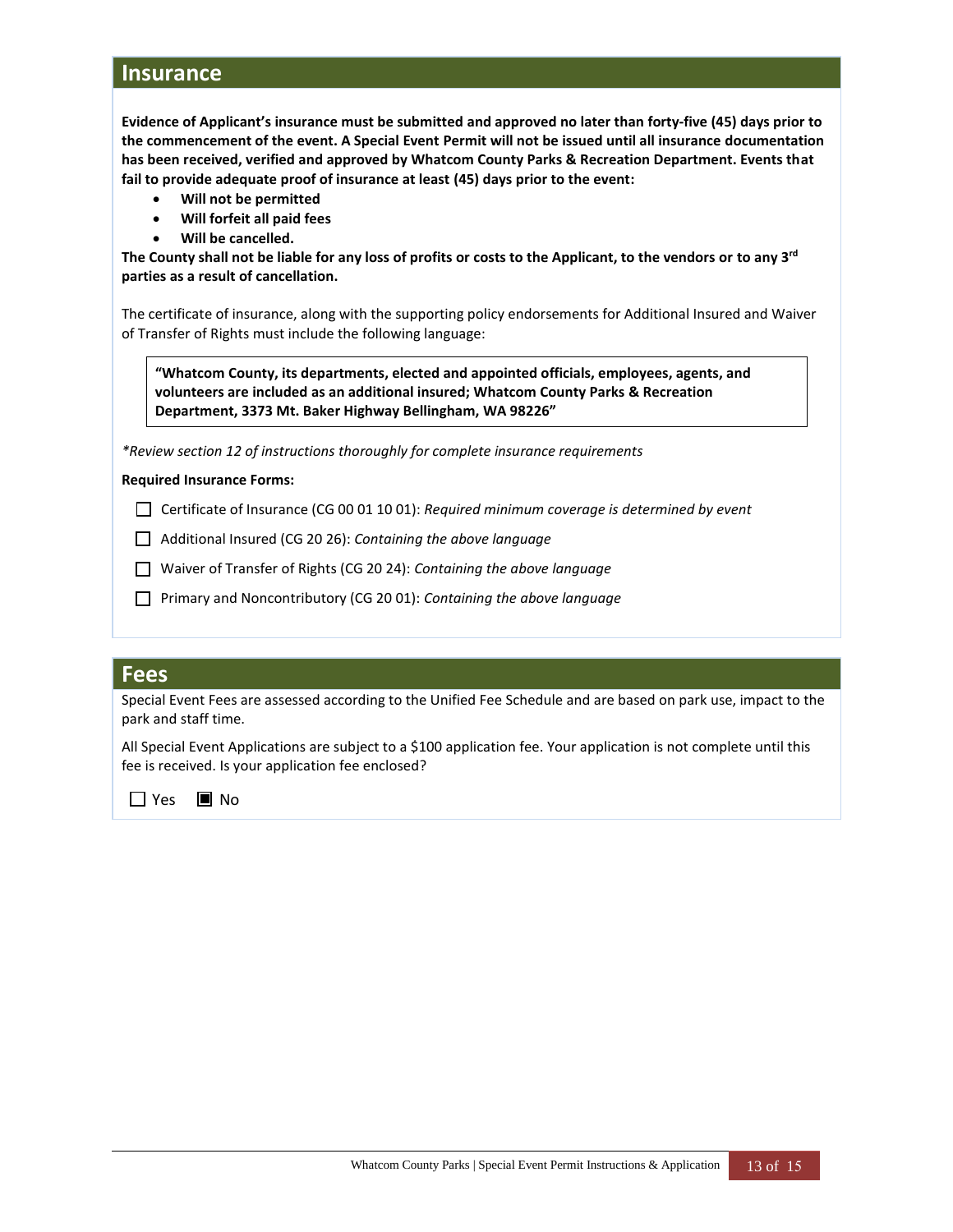### **Special Event Checklist**

Completed Application Form including:

- $\Box$  \$100 Application Fee Payable to Whatcom County Parks & Recreation
- $\Box$  Attached Plan of Operation
- □ Attached Security, Emergency Response & Safety Plan
- $\Box$  Attached COVID-19 Procedure for Employee & Participant Safety
- $\Box$  Attached Site Plan
- $\Box$  Attached Supplemental Map Diagram (if applicable)

Submit 45 Days Prior to Event:

- $\Box$  Insurance Documents
- □ Complete Vendor List

## **Applicant Hold Harmless, Defense & Indemnity Agreement**

*The applicant does hereby agree to release, hold harmless, defend and indemnify Whatcom County and its departments, elected and appointed officials, employees, agents, and volunteers, from and against any and all demands, claims, actions, suits, proceedings, damages, losses and expenses, including but not limited to court costs, expenses, reasonable attorney's fees and alternative dispute resolution costs, for any personal injury, for any bodily injury, sickness, disease or death and for any damage to or destruction of any property (including the loss of use resulting therefrom) whatsoever arising out of the use and/or occupation the public premises authorization by this Permit and any act or omission of Applicant or any of its officers, employees, agents, licensees, permittees, invitees, contractors, vendors or the invitees of any of the same (hereinafter collectively referred to as "actors" including patent, trademark and copyright infringement; or arising out of or relating to any concurrent act or omission of any of the above-referenced actors and the County or any County officers, officials, employees, agents or volunteers; Provided, that nothing herein shall be construed as requiring the Applicant to indemnify the County against liability for bodily injury, death or damage to property caused by or resulting from the sole negligence of the County or any of its officers, officials, employees, agents or volunteers. The indemnification obligation set forth in this section shall survive the expiration of earlier termination to this Permit.*

*In the event that any lawsuit based upon any such claim, action, loss, damage or cost is brought against the County where the sole basis of the County's liability is the granting of the Permit, the Applicant, after being notified that such lawsuit has been started, shall defend such lawsuit at no expense to the County; and if, in such lawsuit, a final judgement is rendered against the county, or against the County and the Applicant jointly, the Applicant shall promptly satisfy such judgement.*

 I certify that I am the applicant or that I am a duly authorized agent of the Applicant organization for this Event. The information provided on this application is true and accurate to the best of my knowledge. If the event plans change, I will submit a revised application or additional information accordingly.

\*All information contained in this application is subject to public disclosure.

**The application is not valid without a signature.**

| <b>Applicant Name:</b><br>Applicant Signature: |                                                                                                  | Title:           |                                             |
|------------------------------------------------|--------------------------------------------------------------------------------------------------|------------------|---------------------------------------------|
|                                                |                                                                                                  | Cell Phone:      |                                             |
|                                                |                                                                                                  | Date:            |                                             |
| Return To:                                     | <b>Whatcom County Parks &amp; Recreation</b><br>3373 Mount Baker Highway<br>Bellingham, WA 98226 | Email:<br>Phone: | WCPREvents@co.whatcom.wa.us<br>360-778-5850 |